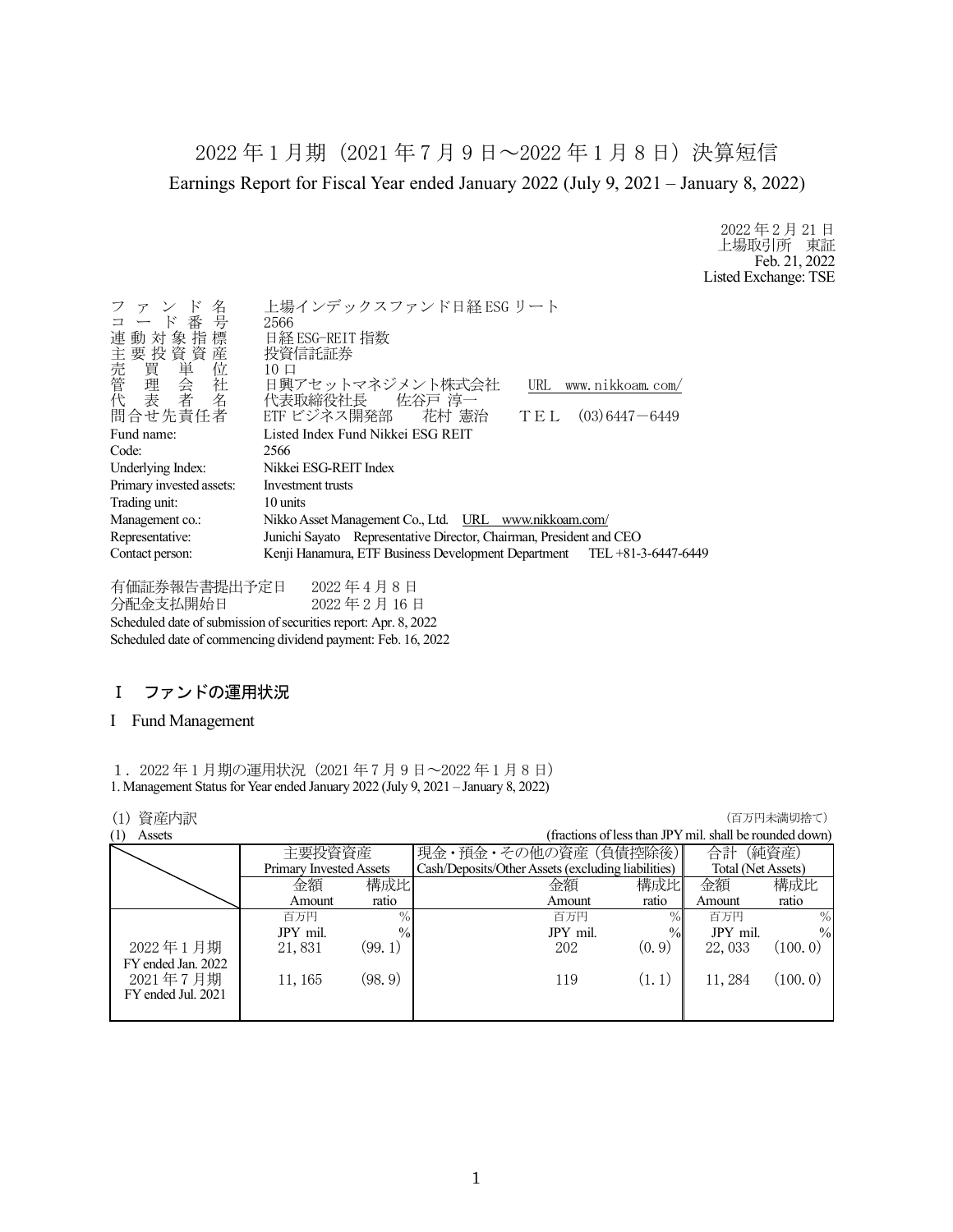### (2) 設定・交換実績

#### (2) Creation and Exchange

|                                                      | 前特定期間末発行済口数<br>No. of Issued Units at End of<br>Previous Fiscal Period | 設定口数<br>No. of Units<br>Created<br>(②) | 交換口数<br>No. of Units<br>Exchanged<br>(③) | 当特定期間末発行済口数<br>No. of Issued Units at End of<br><b>Fiscal Period</b><br>$(①+②-③)$ |
|------------------------------------------------------|------------------------------------------------------------------------|----------------------------------------|------------------------------------------|-----------------------------------------------------------------------------------|
|                                                      | 千口                                                                     | 千口                                     | 千口                                       | 千口                                                                                |
|                                                      | '000 units                                                             | '000 units                             | '000 units                               | '000 units                                                                        |
| 2022年1月期                                             | 9, 245                                                                 | 10,616                                 | 494                                      | 19,367                                                                            |
| FY ended Jan. 2022<br>2021年7月期<br>FY ended Jul. 2021 | 6, 259                                                                 | 3, 182                                 | 196                                      | 9, 245                                                                            |

#### (3) 基準価額

(3) Net Asset Value

|                                                      | 総資産<br>Total Assets<br>$\circledcirc$ | 負債<br>Liabilities<br>(②) | 純資産<br>Net Assets<br>$(\textcircled{3}(\textcircled{1}-\textcircled{2}))$ | 10 口当たり基準価額<br>((3)当特定期間末発行済口数)<br>$\times$ 10)<br>Net Asset Value per 10 units<br>$((\textcircled{3}/No. of Issued Units at End of Fiscal Period)\times10)$ |
|------------------------------------------------------|---------------------------------------|--------------------------|---------------------------------------------------------------------------|--------------------------------------------------------------------------------------------------------------------------------------------------------------|
|                                                      | 百万円                                   | 百万円                      | 百万円                                                                       |                                                                                                                                                              |
|                                                      | JPY mil.                              | JPY mil.                 | JPY mil.                                                                  | <b>JPY</b>                                                                                                                                                   |
| 2022年1月期                                             | 22, 181                               | 147                      | 22, 033                                                                   | 11, 376.9                                                                                                                                                    |
| FY ended Jan. 2022<br>2021年7月期<br>FY ended Jul. 2021 | 11, 357                               | 72                       | 11,284                                                                    | 12, 206.3                                                                                                                                                    |

### (4) 分配金

(4) Dividend Payment

|                                | 10 口当たり分配金<br>Dividend per 10 units |
|--------------------------------|-------------------------------------|
|                                | 円                                   |
|                                | <b>JPY</b>                          |
| 2022年1月期<br>FY ended Jan. 2022 | 69                                  |
| 2021年7月期<br>FY ended Jul. 2021 | 65                                  |

(注)分配金は売買単位当たりの金額

\*Dividend per Trading Unit

2.会計方針の変更

2. Change in Accounting Policies

① 会計基準等の改正に伴う変更 無

- ①Changes accompanying revision to accounting standards, etc. No ② ①以外の変更 無
- ②Changes other than those in ① No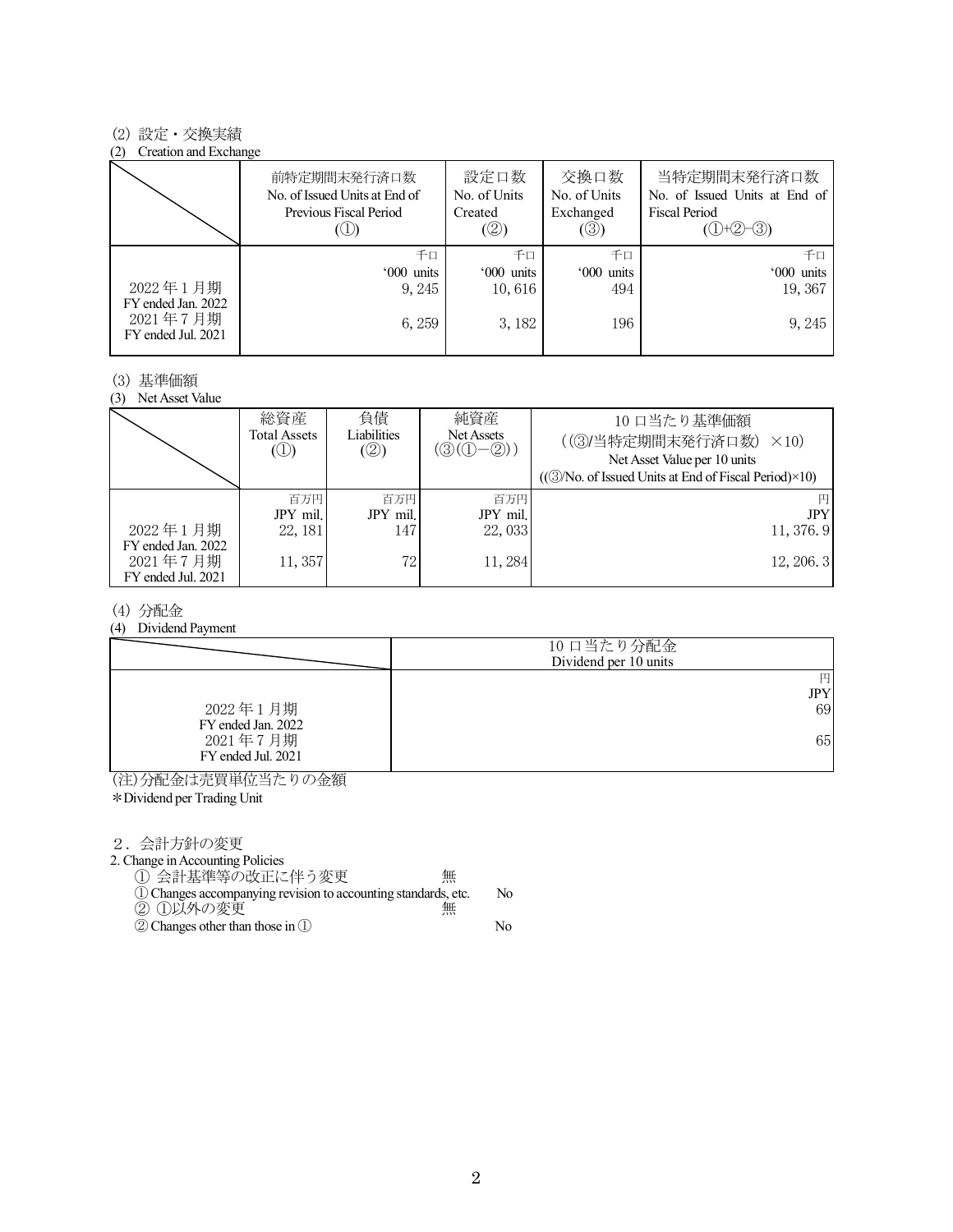# Ⅱ 財務諸表等 Financial Statements

# (1)貸借対照表 Balance Sheet

|                                                       |                                                         | (単位:円) (Unit:JPY)                                         |
|-------------------------------------------------------|---------------------------------------------------------|-----------------------------------------------------------|
|                                                       | 前期<br>2021年7月8日現在<br>Prior period<br>As of Jul. 8, 2021 | 当期<br>2022年1月8日現在<br>Present period<br>As of Jan. 8, 2022 |
| 資産の部 Assets                                           |                                                         |                                                           |
| 流動資産 Current assets                                   |                                                         |                                                           |
| コール・ローン Call loans                                    | 59, 975, 995                                            | 117, 077, 210                                             |
| 投資証券 Investment securities                            | 11, 165, 691, 520                                       | 21, 831, 498, 900                                         |
| 派生商品評価勘定 Derivative evaluation<br>account             | 3, 551, 900                                             |                                                           |
| 未収入金 Accounts receivable                              | 59, 776, 860                                            | 77, 582, 300                                              |
| 未収配当金 Accrued dividend receivable                     | 62, 304, 130                                            | 142, 756, 918                                             |
| 差入委託証拠金 Customers' margin                             | 6, 242, 500                                             | 12, 545, 000                                              |
| 流動資産合計 Total current assets                           | 11, 357, 542, 905                                       | 22, 181, 460, 328                                         |
| 資産合計 Total assets                                     | 11, 357, 542, 905                                       | 22, 181, 460, 328                                         |
| 負債の部 Liabilities                                      |                                                         |                                                           |
| 流動負債 Current liabilities                              |                                                         |                                                           |
| 派生商品評価勘定 Derivative evaluation<br>account             |                                                         | 1, 013, 800                                               |
| 前受金 Advances received                                 | 3,619,000                                               | 458, 200                                                  |
| 未払金 Accounts payable-other                            |                                                         | 87,000                                                    |
| 未払収益分配金 Unpaid dividends                              | 60, 094, 131                                            | 133, 633, 410                                             |
| 未払受託者報酬 Trustee fee payable                           | 952, 459                                                | 2, 274, 207                                               |
| 未払委託者報酬 Investment trust<br>management fee payable    | 2, 619, 345                                             | 6, 254, 147                                               |
| 未払利息 Accrued interest expenses                        | 46                                                      | 10                                                        |
| その他未払費用 Other accrued expenses                        | 5, 268, 132                                             | 3, 920, 105                                               |
| 流動負債合計 Total current liabilities                      | 72, 553, 113                                            | 147, 640, 879                                             |
| 負債合計 Total liabilities                                | 72, 553, 113                                            | 147, 640, 879                                             |
| 純資産の部 Net assets                                      |                                                         |                                                           |
| 元本等 Principal and other                               |                                                         |                                                           |
| 元本 Principal                                          | 8, 921, 667, 215                                        | 18, 689, 310, 365                                         |
| 剰余金 Surplus                                           |                                                         |                                                           |
| 期末剰余金又は期末欠損金(△)<br>Surplus (deficit) at end of period | 2, 363, 322, 577                                        | 3, 344, 509, 084                                          |
| (分配準備積立金)<br>Reserve for<br>distribution              | 121, 556                                                | 527, 424                                                  |
| 元本等合計 Total principal and other                       | 11, 284, 989, 792                                       | 22, 033, 819, 449                                         |
| 純資産合計 Total net assets                                | 11, 284, 989, 792                                       | 22, 033, 819, 449                                         |
| 負債純資産合計 Total liabilities and net<br>assets           | 11, 357, 542, 905                                       | 22, 181, 460, 328                                         |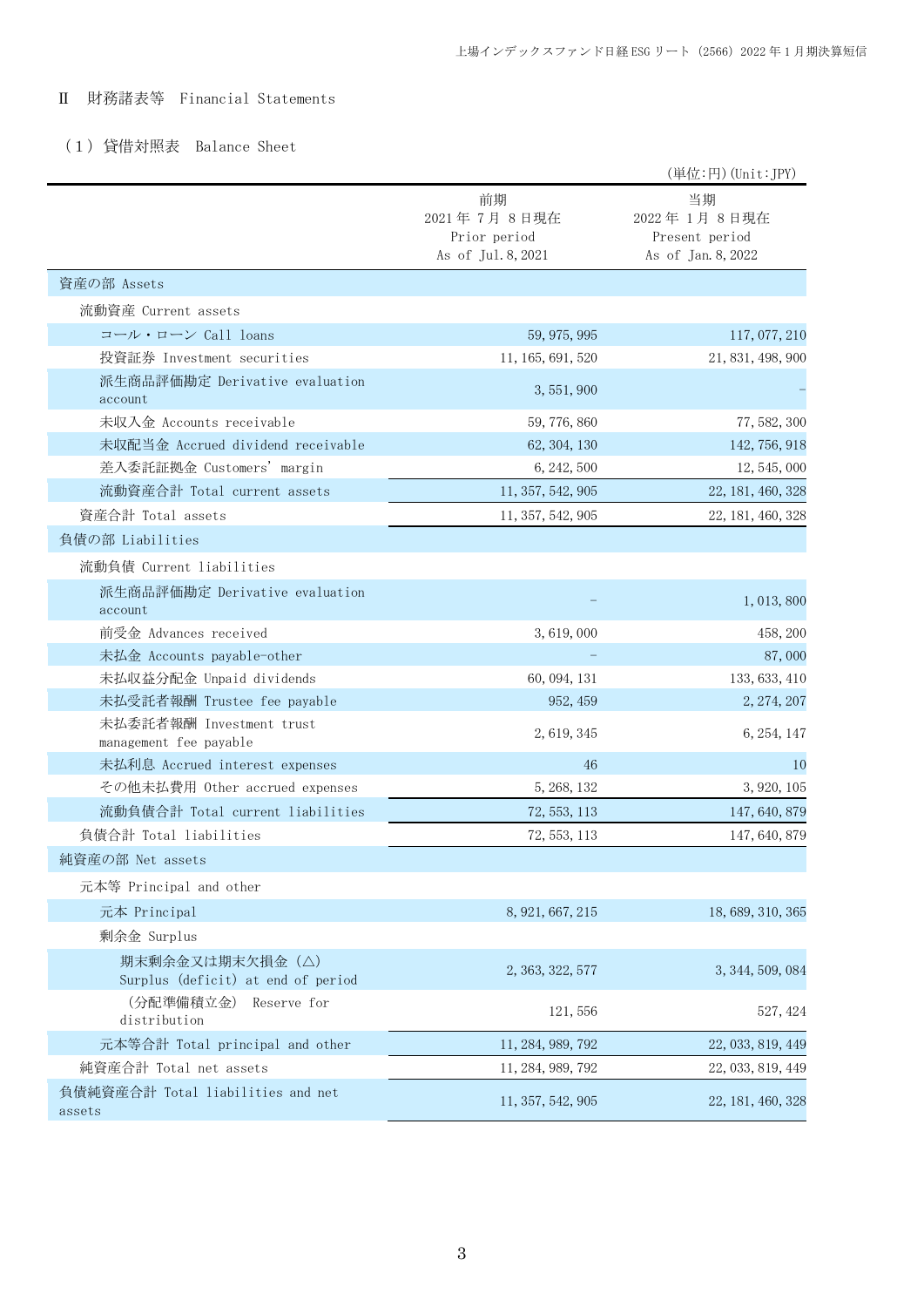上場インデックスファンド日経 ESG リート(2566)2022 年 1 月期決算短信

(2)損益及び剰余金計算書 Statement of Income and Retained Earnings

| 自<br>至                                                                                                                    | 前期<br>2021年1月9日<br>2021年7月8日<br>Prior period<br>From Jan. 9, 2021<br>to Jul. 8, 2021 | 当期<br>2021年7月9日<br>目<br>至<br>2022年1月8日<br>Present period |
|---------------------------------------------------------------------------------------------------------------------------|--------------------------------------------------------------------------------------|----------------------------------------------------------|
|                                                                                                                           |                                                                                      | From Jul. 9, 2021<br>to Jan. 8, 2022                     |
| 営業収益 Operating revenue                                                                                                    |                                                                                      |                                                          |
| 受取配当金 Dividends income                                                                                                    | 140, 450, 476                                                                        | 276, 423, 258                                            |
| 受取利息 Interest income                                                                                                      |                                                                                      | 16                                                       |
| 有価証券売買等損益 Profit and loss on<br>buying and selling of securities and other                                                | 1, 489, 472, 230                                                                     | $\triangle$ 1, 050, 882, 637                             |
| 派生商品取引等損益 Profit and loss on                                                                                              | 26, 408, 250                                                                         | $\triangle$ 14, 176, 350                                 |
| dealing of derivatives<br>その他収益 Other revenue                                                                             |                                                                                      |                                                          |
| 営業収益合計 Total operating revenue                                                                                            | 4                                                                                    |                                                          |
|                                                                                                                           | 1, 656, 330, 960                                                                     | $\triangle$ 788, 635, 709                                |
| 営業費用 Operating expenses                                                                                                   |                                                                                      |                                                          |
| 支払利息 Interest expenses                                                                                                    | 2,933                                                                                | 10, 270                                                  |
| 受託者報酬 Trustee fee                                                                                                         | 1,692,525                                                                            | 3, 687, 743                                              |
| 委託者報酬 Investment trust management fee<br>その他費用 Other expenses                                                             | 4, 654, 617                                                                          | 10, 141, 462                                             |
| 営業費用合計 Total operating expenses                                                                                           | 3, 492, 895                                                                          | 3, 948, 410                                              |
| 営業利益又は営業損失 (△) Operating income<br>$(\text{loss})$                                                                        | 9, 842, 970<br>1, 646, 487, 990                                                      | 17, 787, 885<br>$\triangle$ 806, 423, 594                |
| 経常利益又は経常損失(△)<br>Ordinary income<br>$(\text{loss})$                                                                       | 1, 646, 487, 990                                                                     | $\triangle$ 806, 423, 594                                |
| 当期純利益又は当期純損失(△)<br>Net income<br>$(\text{loss})$                                                                          | 1, 646, 487, 990                                                                     | $\triangle$ 806, 423, 594                                |
| 一部交換に伴う当期純利益金額の分配額又は一部交<br>換に伴う当期純損失金額の分配額 (△)<br>Distribution of net income (loss) from partial<br>exchange              |                                                                                      |                                                          |
| 期首剰余金又は期首欠損金 (△) Surplus<br>(deficit) at beginning of period                                                              | 208, 836, 497                                                                        | 2, 363, 322, 577                                         |
| 剰余金増加額又は欠損金減少額 Increase in<br>surplus or decrease in deficit                                                              | 673, 641, 436                                                                        | 2, 165, 768, 286                                         |
| 当期一部交換に伴う剰余金増加額又は欠損金減<br>少額 Increase in surplus or decrease in<br>deficit from partial exchange                           |                                                                                      |                                                          |
| 当期追加信託に伴う剰余金増加額又は欠損金減<br>少額 Increase in surplus or decrease in<br>deficit from additional subscriptions for<br>the period | 673, 641, 436                                                                        | 2, 165, 768, 286                                         |
| 剰余金減少額又は欠損金増加額 Decrease in<br>surplus or increase in deficit                                                              | 34, 765, 215                                                                         | 119, 928, 660                                            |
| 当期一部交換に伴う剰余金減少額又は欠損金増<br>加額 Decrease in surplus or increase in<br>deficit from partial exchange                           | 34, 765, 215                                                                         | 119, 928, 660                                            |
| 当期追加信託に伴う剰余金減少額又は欠損金増<br>加額 Decrease in surplus or increase in<br>deficit from additional subscriptions for<br>the period |                                                                                      |                                                          |
| 分配金 Dividends                                                                                                             | 130, 878, 131                                                                        | 258, 229, 525                                            |
| 期末剰余金又は期末欠損金(△)<br>Surplus<br>(deficit) at end of period                                                                  | 2, 363, 322, 577                                                                     | 3, 344, 509, 084                                         |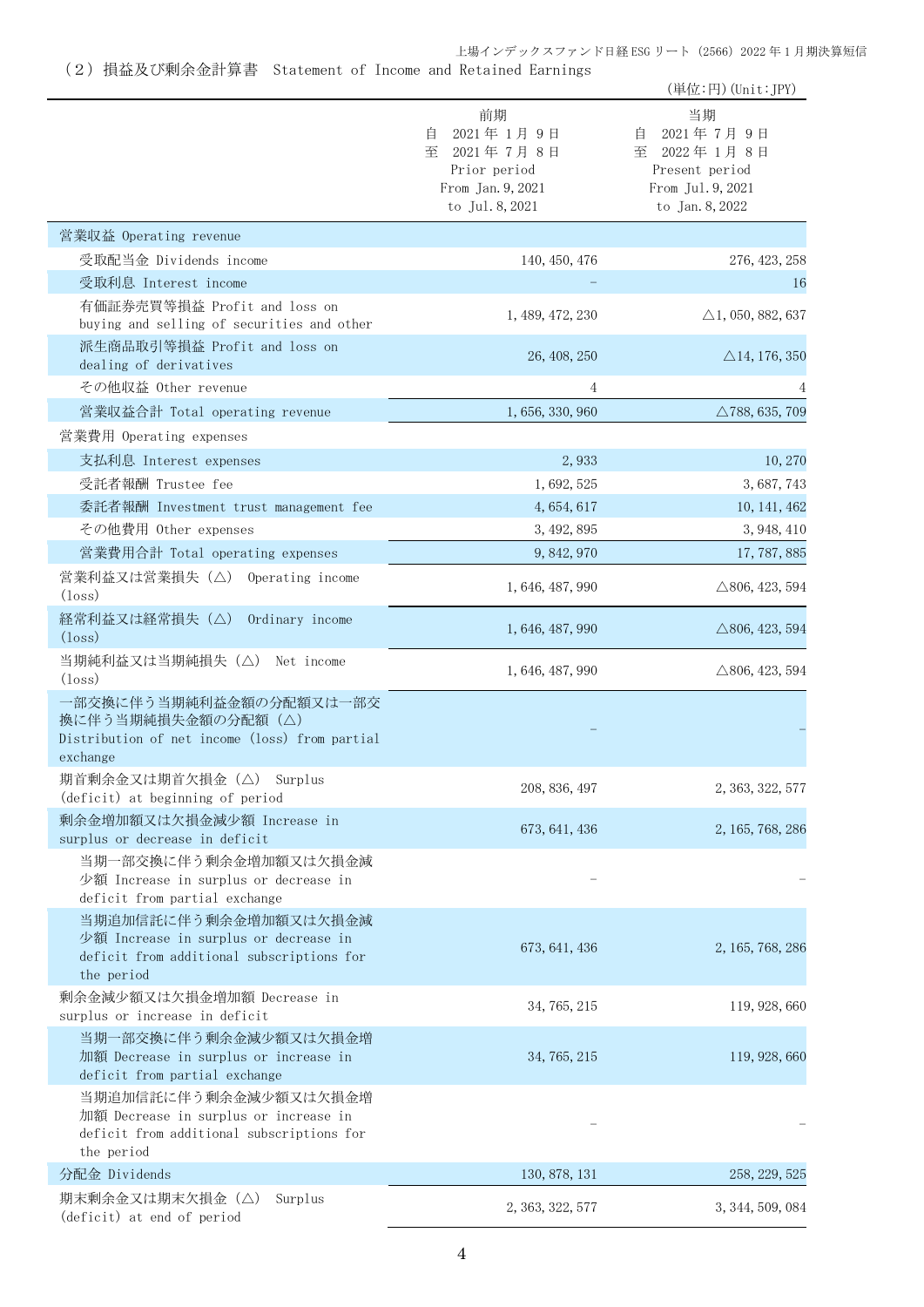(3)注記表

(重要な会計方針に係る事項に関する注記)

| 1. 有価証券の評価基準及び評価方法          | 投資証券は移動平均法に基づき、以下のとおり原則として時価で評価しておりま                                                                      |
|-----------------------------|-----------------------------------------------------------------------------------------------------------|
|                             | す。                                                                                                        |
|                             | (1)金融商品取引所等に上場されている有価証券                                                                                   |
|                             | 金融商品取引所等に上場されている有価証券は、原則として金融商品取引所等にお <br>ける計算期間末日の最終相場(外貨建証券の場合は計算期間末日において知りうる <br> 直近の日の最終相場)で評価しております。 |
|                             | (2) 金融商品取引所等に上場されていない有価証券                                                                                 |
|                             | 当該有価証券については、原則として、日本証券業協会等発表の店頭売買参考統計                                                                     |
|                             | 値(平均値)等、金融商品取引業者、銀行等の提示する価額(ただし、売気配相場                                                                     |
|                             | は使用しない)又は価格提供会社の提供する価額のいずれかから入手した価額で評                                                                     |
|                             | 価しております。                                                                                                  |
|                             | (3)時価が入手できなかった有価証券                                                                                        |
|                             | 適正な評価額を入手できなかった場合又は入手した評価額が時価と認定できない事<br> 由が認められた場合は、投資信託委託会社が忠実義務に基づいて合理的な事由をも                           |
|                             | って時価と認めた価額もしくは受託者と協議のうえ両者が合理的事由をもって時価                                                                     |
|                             | と認めた価額で評価しております。                                                                                          |
| 2. デリバティブ等の評価基準及び評価デリバティブ取引 |                                                                                                           |
| 方法                          | 個別法に基づき原則として時価で評価しております。                                                                                  |

(貸借対照表に関する注記)

|    |           | 前期                 | 当期                     |
|----|-----------|--------------------|------------------------|
|    |           | 2021年7月8日現在        | 2022 年 1月 8 日現在        |
|    | 期首元本額     | $6,040,417,500$ 円  | 8, 921, 667, 215 円     |
|    | 期中追加設定元本額 | $3,071,112,500$ 円  | 10, 244, 633, 000 円    |
|    | 期中一部交換元本額 | 189, 862, 785 円    | 476, 989, 850 円        |
| 2. | 受益権の総数    | $9, 245, 251 \Box$ | $19, 367, 161 \square$ |

(損益及び剰余金計算書に関する注記)

|              | 前期                         |                               |               | 当期                         |                 |
|--------------|----------------------------|-------------------------------|---------------|----------------------------|-----------------|
|              | 自 2021年1月9日                |                               | 自 2021年7月9日   |                            |                 |
|              | 至 2021年7月8日                |                               |               | 至 2022年1月8日                |                 |
|              | 分配金の計算過程                   |                               |               | 分配金の計算過程                   |                 |
|              | 2021年1月9日<br>自             |                               |               | 2021年7月9日<br>自             |                 |
|              | 2021年4月8日<br>至             |                               |               | 至<br>2021年10月8日            |                 |
| A            | 当期配当等収益額                   | 77, 455, 361 $\overline{H}$ A |               | 当期配当等収益額                   | 132, 520, 444 円 |
| B            | 分配準備積立金                    | 392, 177 円                    | $\mathbf{B}$  | 分配準備積立金                    | 121,556円        |
| C            | 配当等収益額合計 (A+B)             | 77, 847, 538 $\overline{P}$ C |               | 配当等収益額合計 (A+B)             | 132, 642, 000 円 |
| D            | 経費                         | 4,457,335円                    | D             | 経費                         | 6,814,301円      |
| E            | 収益分配可能額 (C-D)              | 73, 390, 203 円                | E             | 収益分配可能額 (C-D)              | 125, 827, 699 円 |
| F            | 収益分配金額                     | 70,784,000円                   | $\mathbf{F}$  | 収益分配金額                     | 124, 596, 115 円 |
| G            | 次期繰越金 (分配準備積立金)<br>$(E-F)$ | $2,606,203$ 円                 | G             | 次期繰越金 (分配準備積立金)<br>$(E-F)$ | 1,231,584 円     |
| H            | 口数                         | 7,078,400 口 H 口数              |               |                            | 12,978,762 口    |
| $\mathbf{I}$ | 分配金額 (100 口当たり)            | 1,000円                        | $\top$        | 分配金額 (100 口当たり)            | 960円            |
|              | 自<br>2021年4月9日             |                               |               | 自 2021年10月9日               |                 |
|              | 至 2021年7月8日                |                               |               | 至 2022年1月8日                |                 |
| A            | 当期配当等収益額                   |                               |               | 62, 992, 186 円 A 当期配当等収益額  | 143, 892, 564 円 |
| B            | 分配準備積立金                    |                               |               | 2,606,203 円 B 分配準備積立金      | 1,231,584 円     |
| C            | 配当等収益額合計 (A+B)             | 65, 598, 389 円                | $\mathcal{C}$ | 配当等収益額合計 (A+B)             | 145, 124, 148 円 |
| D            | 経費                         | 5,382,702円                    | $\mathbf{D}$  | 経費                         | 10, 963, 314 円  |
| E            | 収益分配可能額 (C-D)              | 60, 215, 687 $\overline{H}$ E |               | 収益分配可能額 (C-D)              | 134, 160, 834 円 |
| F            | 収益分配金額                     | 60, 094, 131 円                | $-F$          | 収益分配金額                     | 133, 633, 410 円 |
| G            | 次期繰越金 (分配準備積立金)<br>$(E-F)$ | 121,556円                      | G             | 次期繰越金 (分配準備積立金)<br>$(E-F)$ | 527, 424 円      |
| H            | 口数                         | 9, 245, 251 口 H 口数            |               |                            | 19, 367, 161 口  |
|              | I 分配金額 (100 口当たり)          | 650円                          |               | I 分配金額(100 口当たり)           | 690円            |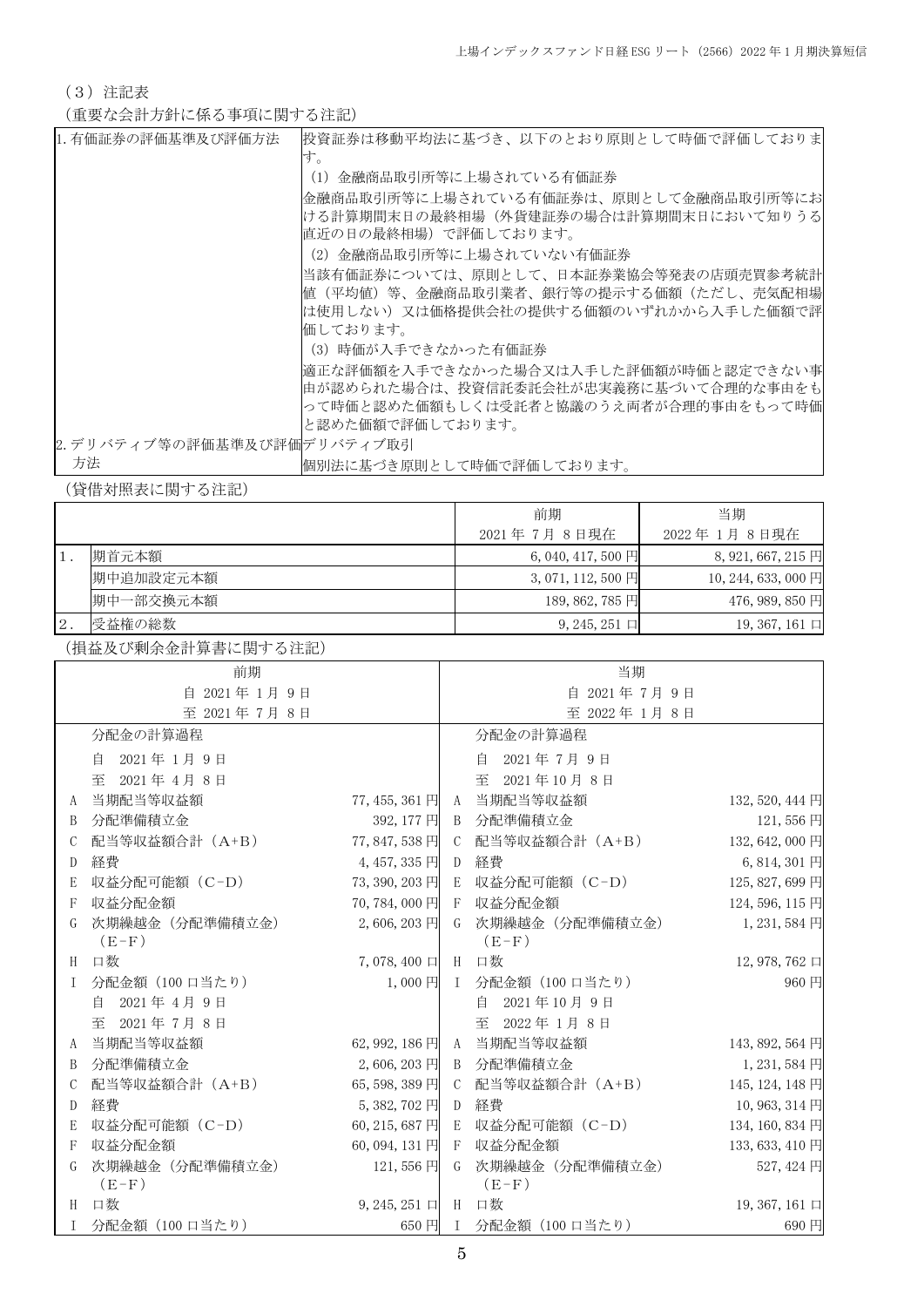(金融商品に関する注記)

# Ⅰ金融商品の状況に関する事項

|                | 前期                                                                                                                                                                                                                                                                           | 当期          |
|----------------|------------------------------------------------------------------------------------------------------------------------------------------------------------------------------------------------------------------------------------------------------------------------------|-------------|
|                | 自 2021年1月9日                                                                                                                                                                                                                                                                  | 自 2021年7月9日 |
|                |                                                                                                                                                                                                                                                                              |             |
|                | 至 2021年7月8日                                                                                                                                                                                                                                                                  | 至 2022年1月8日 |
| 金融商品に対する取組方針   | 当ファンドは証券投資信託として、有価<br>証券、デリバティブ取引等の金融商品の<br>運用を信託約款に定める「運用の基本方<br>針」に基づき行っております。                                                                                                                                                                                             | 同左          |
| るリスク           | 金融商品の内容及び当該金融商品に係  当ファンドが運用する主な有価証券は、<br>「重要な会計方針に係る事項に関する注<br> 記」の「有価証券の評価基準及び評価方 <br>法」に記載の有価証券等であり、全て売<br> 買目的で保有しております。また、主な<br> デリバティブ取引には、先物取引等があ<br>り、信託財産に属する資産の効率的な運<br>用に資するために行うことができます。<br>当該有価証券及びデリバティブ取引に<br>は、性質に応じてそれぞれ価格変動リス<br> ク、流動性リスク、信用リスク等があり<br>ます。 | 同左          |
| 金融商品に係るリスク管理体制 | 運用部門、営業部門と独立した組織であ<br> るリスク管理部門を設置し、全社的なリ<br>スク管理活動のモニタリング、指導の一<br>元化を図っております。                                                                                                                                                                                               | 同左          |

# Ⅱ金融商品の時価等に関する事項

|                             | 前期<br>2021年7月8日現在                                                                                                                                                                                                     | 当期<br>2022年1月8日現在 |
|-----------------------------|-----------------------------------------------------------------------------------------------------------------------------------------------------------------------------------------------------------------------|-------------------|
| 貸借対照表計上額、時価及びその差額           | 貸借対照表計上額は期末の時価で計上し<br>ているため、その差額はありません。                                                                                                                                                                               | 同左                |
| 時価の算定方法                     | (1)有価証券<br>売買目的有価証券                                                                                                                                                                                                   | (1)有価証券           |
|                             | 重要な会計方針に係る事項に関する注記<br>「有価証券の評価基準及び評価方法」に<br>記載しております。                                                                                                                                                                 | 同左                |
|                             | (2)デリバティブ取引                                                                                                                                                                                                           | (2)デリバティブ取引       |
|                             | 「デリバティブ取引等に関する注記」に<br>記載しております。                                                                                                                                                                                       | 同左                |
|                             | (3)上記以外の金融商品                                                                                                                                                                                                          | (3)上記以外の金融商品      |
|                             | 短期間で決済されることから、時価は帳<br>簿価額と近似しているため、当該金融商<br>品の時価を帳簿価額としております。                                                                                                                                                         | 同左                |
| 金融商品の時価等に関する事項につい<br>ての補足説明 | 金融商品の時価には、市場価格に基づく   金融商品の時価の算定においては一定の <br>価額のほか、市場価格がない場合には合  前提条件等を採用しているため異なる前<br>理的に算定された価額が含まれておりま 提条件等によった場合、当該価額が異な<br>す。当該価額の算定においては一定の前 ることもあります。<br>提条件等を採用しているため、異なる前<br> 提条件等によった場合、当該価額が異な<br>ることもあります。 |                   |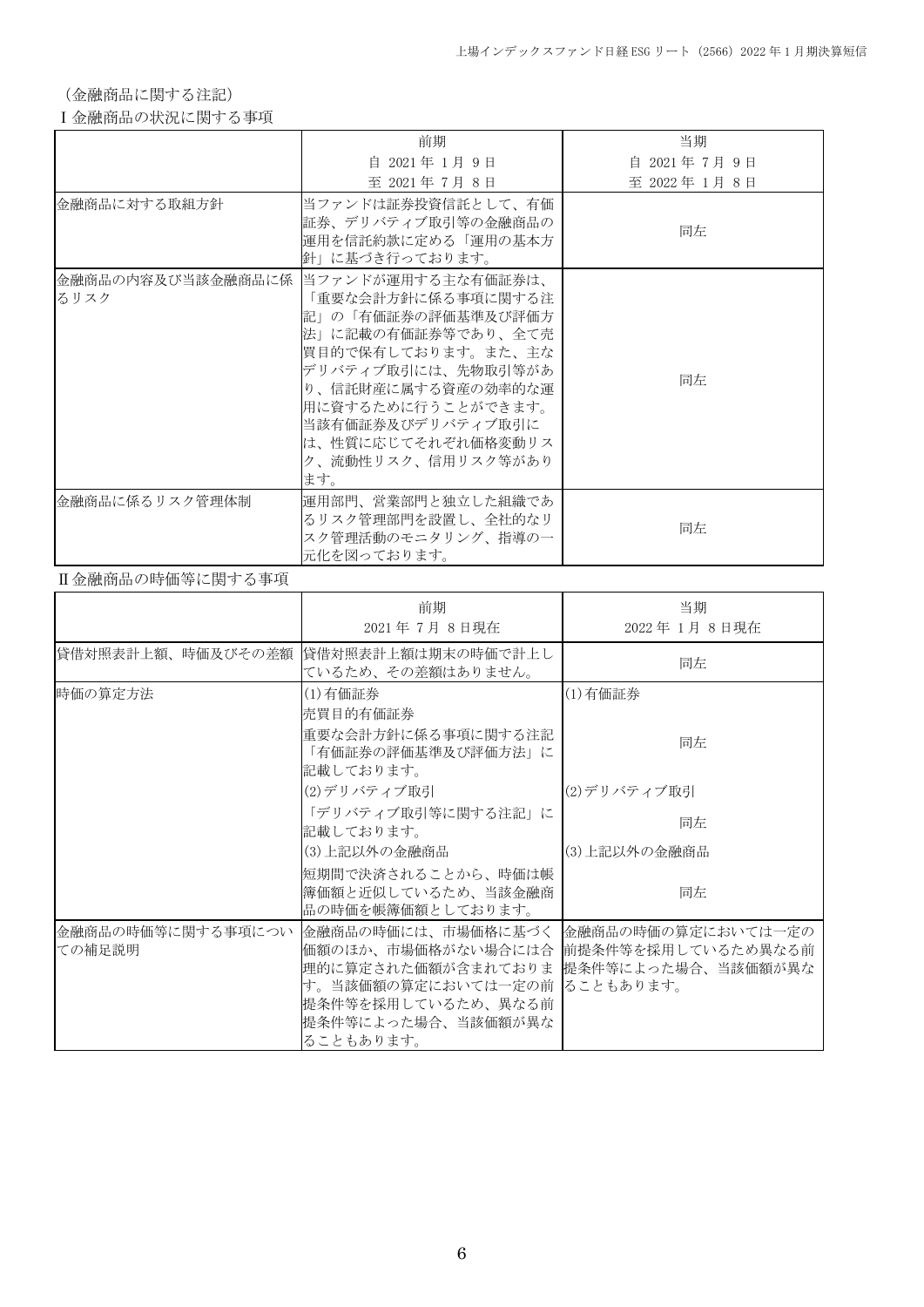### (有価証券に関する注記)

前期(2021 年 7 月 8 日現在)

#### 売買目的有価証券

(単位:円)

| 種類   | 最終の計算期間の損益に含まれた評価差額 |
|------|---------------------|
| 投資証券 | 586, 991, 023       |
| 合計   | 586, 991, 023       |

当期(2022 年 1 月 8 日現在)

売買目的有価証券

(単位:円)

| 種類   | 最終の計算期間の損益に含まれた評価差額 |                           |
|------|---------------------|---------------------------|
| 投資証券 |                     | $\triangle$ 149, 566, 191 |
| 合計   |                     | $\triangle$ 149, 566, 191 |

(デリバティブ取引等に関する注記) 取引の時価等に関する事項

#### (株式関連)

前期(2021 年 7 月 8 日現在)

(単位:円)

| 区分   | 種類       | 契約額等          | うち1年超 | 時価            | 評価損益        |
|------|----------|---------------|-------|---------------|-------------|
| 市場取引 | 株価指数先物取引 |               |       |               |             |
|      | 買建       | 115, 346, 000 |       | 118, 910, 000 | 3, 564, 000 |
|      | 合計       | 115, 346, 000 |       | 118, 910, 000 | 3, 564, 000 |

当期(2022 年 1 月 8 日現在)

(単位:円)

| 区分   | 種類       | 契約額等          |       | 時価            | 評価損益                 |
|------|----------|---------------|-------|---------------|----------------------|
|      |          |               | うち1年超 |               |                      |
| 市場取引 | 株価指数先物取引 |               |       |               |                      |
|      | 買建       | 201, 541, 800 |       | 200, 550, 000 | $\triangle$ 991, 800 |
|      | 合計       | 201, 541, 800 |       | 200, 550, 000 | $\triangle$ 991, 800 |

(注)1.時価の算定方法

株価指数先物取引の時価については、以下のように評価しております。

原則として特定期間末日に知りうる直近の日の主たる取引所の発表する清算値段又は最終相場で評価しておりま す。このような時価が発表されていない場合には、同特定期間末日に最も近い最終相場や気配値等、原則に準ずる 方法で評価しております。

2.株価指数先物取引の残高は、契約額ベースで表示しております。

3.契約額等には手数料相当額を含んでおりません。

4.契約額等及び時価の合計欄の金額は、各々の合計金額であります。